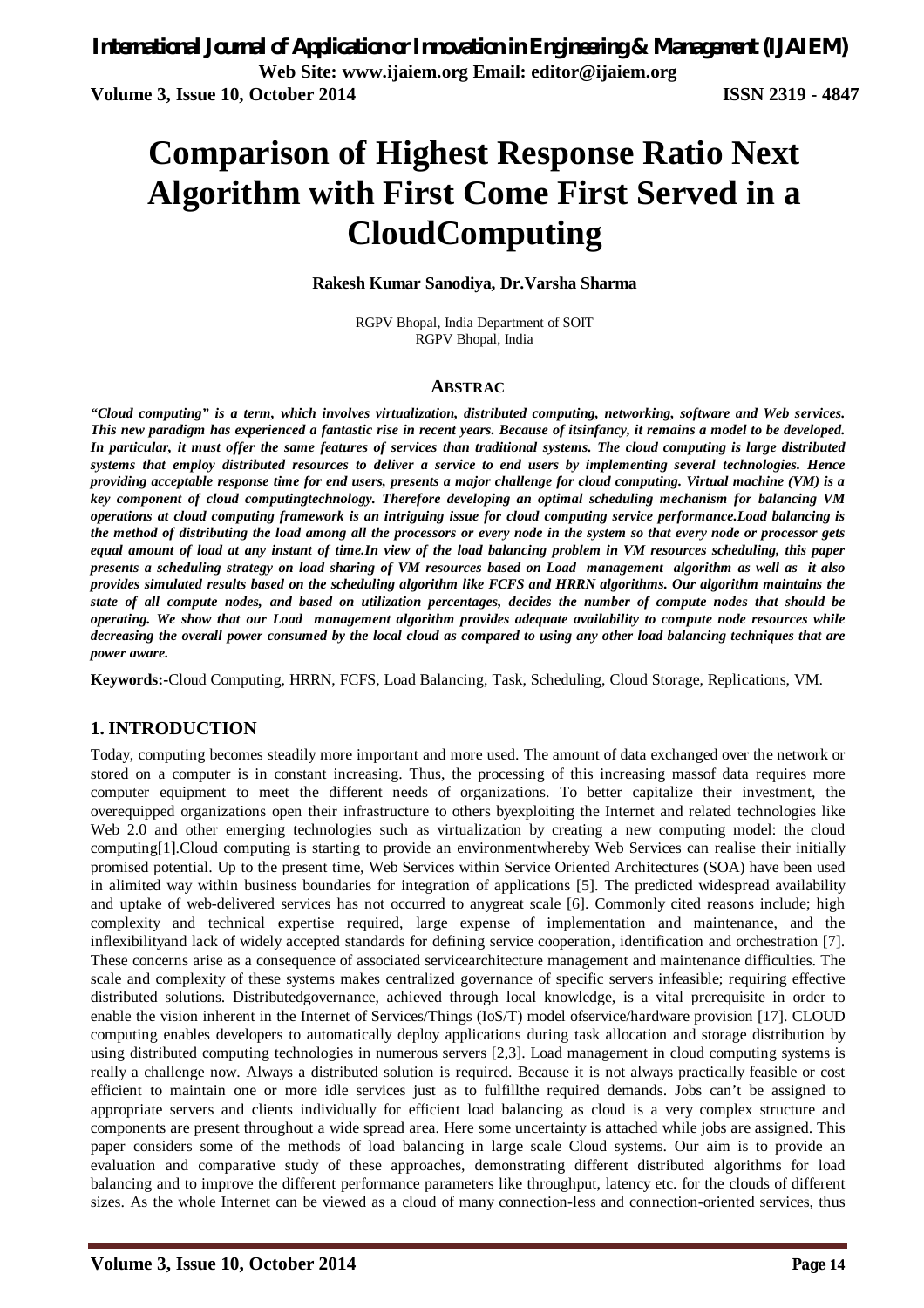### *International Journal of Application or Innovation in Engineering & Management (IJAIEM)* **Web Site: www.ijaiem.org Email: editor@ijaiem.org Volume 3, Issue 10, October 2014 ISSN 2319 - 4847**

concept of load balancing in Wireless sensor networks (WSN) proposed in [18] can also be applied to cloud computing systems as WSN is analogous to a cloud having no. of master computers (Servers) and no. of slave computers (Clients) joined in a complex structure. A comparative study of different algorithms has been carried out using divisible load scheduling theory proposed in [4].

#### **2. CLOUD COMPUTING**

Cloud computing, as a current commercial offering,started to become apparent in late 2007 [8]. It wasintended to enable computing across widespread anddiverse resources, rather than on local machines or atremote server farms. Although there is no standarddefinition of Cloud Computing, most authors seem toagree that it consists of clusters of distributed computers(Clouds) providing on-demand resources or services overa network with the scale and reliability of a data centre [9];notions familiar from resource virtualisation and Grid computing. Where these clusters supply instances of ondemandCloud computing; provision may be comprised ofsoftware (e.g. Software as a Service, SaaS) or of thephysical resources (e.g. Platform as a Service, PaaS). TheAmazon Elastic Compute Cloud (Amazon EC2) [10] is anexample of such an approach, where a computing platformis provided. In common with many commercialapproaches provision is the primary objective;management and governance handled via redundancy orreplication, scaling capacity up or down as required. Incontrast the authors proposed a Cloud Coordinationframework in 2005 with the notion of a Cloud being asystem of loose boundaries, which interacts and mergeswith other systems [11]. This definition of a Cloud is refined to a federation of interacting services and resources, which share and pool resources for greater efficiency. Thus governance, in general, and scalability are handled as part of the separated coordination framework. This separation permits sophisticated implementations ofmanagement techniques, such as load balancing.Until recently the major works on load balancingassumed homogeneous nodes. This is obviously unrealisticfor most instances of Cloud computing, as defined herein,where dynamic and heterogeneous systems are necessaryto provide on-demand resources or services. In theAmazon EC2, dynamic load balancing is handled byreplicating instances of the specific middleware platformfor Web services. This is achieved through a trafficanalyser, which tracks the time taken to process a clientrequest. New instances of the platform are started whenthe load increases beyond pre-defined thresholds [12].Therefore, combinations of rules prescribe thecircumstances and solution for load balancing. As thesystems increase in size and complexity, these rule setsbecome unwieldy and it may not be possible to maintain aviable monitoring and response cycle to manage thecomputational workload. In short, the size of these systemsmay exceed the capabilities of attached meta-systems tomaintain a sufficiently agile and efficiently organized loadbalancing (or general management) rule-set. When somany management rules are defined within a system, thereare likely to be conflicts amongst the rules; interactionsand impact are in general very difficult to analyses. Forinstance, the execution of one rule may cause an event,triggering another rule or set of rules, dependent on current state. These rules may in turn trigger further rules andthere is a potential for an infinite cascade of policyexecution to occur. Additionally these rules are static innature; there is usually no provision for rule refinement oranalysis. A system rule requiring alteration or adjustmentnecessitates the system or component being taken offline,reprogrammed and deployed back into the system.Thus, as an example management task; a load balancingsystem is required that self-regulates the load within the Cloud's entities without necessarily having to have full knowledge of the system. Such self-organised regulationmay be delivered through distributed algorithms; directlyimplemented from naturally observed behaviour,specifically engineered to maintain a globally-balancedload, or directly altering the topology of the system to enhance the natural pattern of load distribution.

#### **3. LOAD BALANCING**

The goal of load balancing is improving the performanceby balancing the load among these various resources (networklinks, central processing units, disk drives…) to achieveoptimal resource utilization, maximum throughput, maximumresponse time, and avoiding overload.To distribute load on different systems we use generallytraditional algorithms like who's used in web servers, but thesealgorithms do not always give the expected performance withlarge scale and distinct structure of service-oriented datacenters [14]. To overcome the shortcomings of thesealgorithms, load balancing has been widely studied byresearchers and implemented by computer vendors indistributed systems.

**A. Goals of Load balancing:**As given in [15], the goals of load balancing are:

- 1.To improve the performance substantially
- 2.To have a backup plan in case the system fails even partially
- 3.To maintain the system stability
- 4.To accommodate future modification in the system

#### **B. Types of Load balancing algorithms**

- a. First Come First Server.
- b. Highest Response Ratio Next.
- c. Round Robin.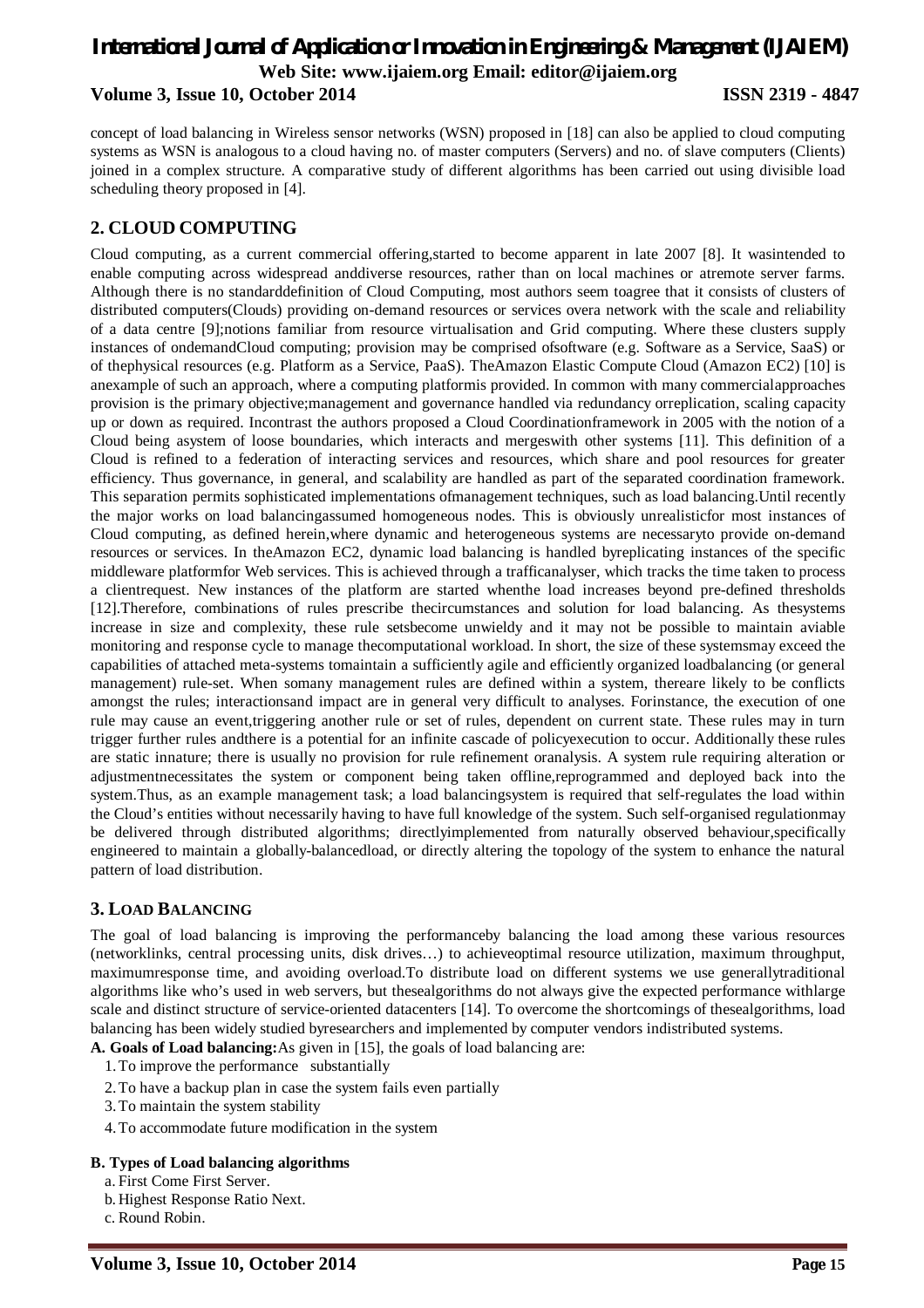### *International Journal of Application or Innovation in Engineering & Management (IJAIEM)* **Web Site: www.ijaiem.org Email: editor@ijaiem.org Volume 3, Issue 10, October 2014 ISSN 2319 - 4847**

#### **4.PROBLEM DEFINATION**

The random arrival of load in cloud computing can cause some server to be heavily loaded while other server is idle or only lightly loaded. Our HRRN algorithm will equally divide the load to all the Nodes. Efficient scheduling and resource allocation is a critical characteristic of cloud computing based on which the performance of the system is estimated. The considered characteristics have an impact on cost optimization, which can be obtained by improved response time and processing time.

### **5. DESIGN MODEL**

To handle the random selection based load distributedproblem, we have proposed a scheduling algorithm and compared it with the existing first come first server scheduling to estimate response time, processing time, which is having an impact on cost .A Comparison of Dynamic Load Balancing Algorithms.

**HRRN**:- HRRN is a non-preemptive discipline, similar to shortest job next, in which the priority of each job is dependent on its estimated run time, and also the amount of time it has spent waiting, jobs gain higher priority the longer they wait, which prevents the longer they wait, which prevents indefinite postponement. In fact, the jobs that have spent a long time waiting compete against those estimated to have short run times.



**Figure 1**.Equally spread Active execution load to the cloud system

**HRRN Formula:**

Priority=(Waiting time + Estimated run time)/estimated run time Priority=1+ waiting time/ estimated run time

#### **HRRN Algorithm: LOAD ALGORITHM ACTIVE VM LOAD BALANCER [START]**

**Step 1**: Insert all the virtual machines which want to share the load.

**Step 2**: Find out the Response Ratio of all the virtual machines by applying the following formula.

**Response Ratio**=(W+S)/S

Where W=Waiting Time

S=Service Time or Burst Time

**Step 3**: Select one of the virtual machine among the virtual machines for those we found Response ratio.

**Step 4:** Give the load to that virtual machine which I have selected.

**Step 5**: After completion go to the step 1: [END]

#### **6.PERFORMANCE ANALYSIS**

Here we are going to use Cloud analysis tool for a period of one hour to evaluate the proposed algorithm for the number of users and data centers. Set simulation according to table 1 and 2.

**UserBase**:- The design model use the user base to represent the single user but ideally a user base should be used to represent a large numbers of users for efficiency of simulation.

| Table1. User Base |           |  |   |   |   |  |         |   |  |  |  |  |  |
|-------------------|-----------|--|---|---|---|--|---------|---|--|--|--|--|--|
|                   | User Base |  | R | e | Æ |  | $\circ$ | n |  |  |  |  |  |
|                   |           |  |   |   |   |  |         |   |  |  |  |  |  |
|                   |           |  |   |   |   |  |         |   |  |  |  |  |  |
|                   |           |  |   |   |   |  |         |   |  |  |  |  |  |
|                   |           |  |   |   |   |  |         |   |  |  |  |  |  |
|                   |           |  |   |   |   |  |         |   |  |  |  |  |  |
|                   |           |  |   |   |   |  |         |   |  |  |  |  |  |

**DataCenter:-** Datacenter manages the data management activities virtual machines creation and destruction and does the routing of user requests received from user base via the internet to virtual machines.

**Table2.** Data Center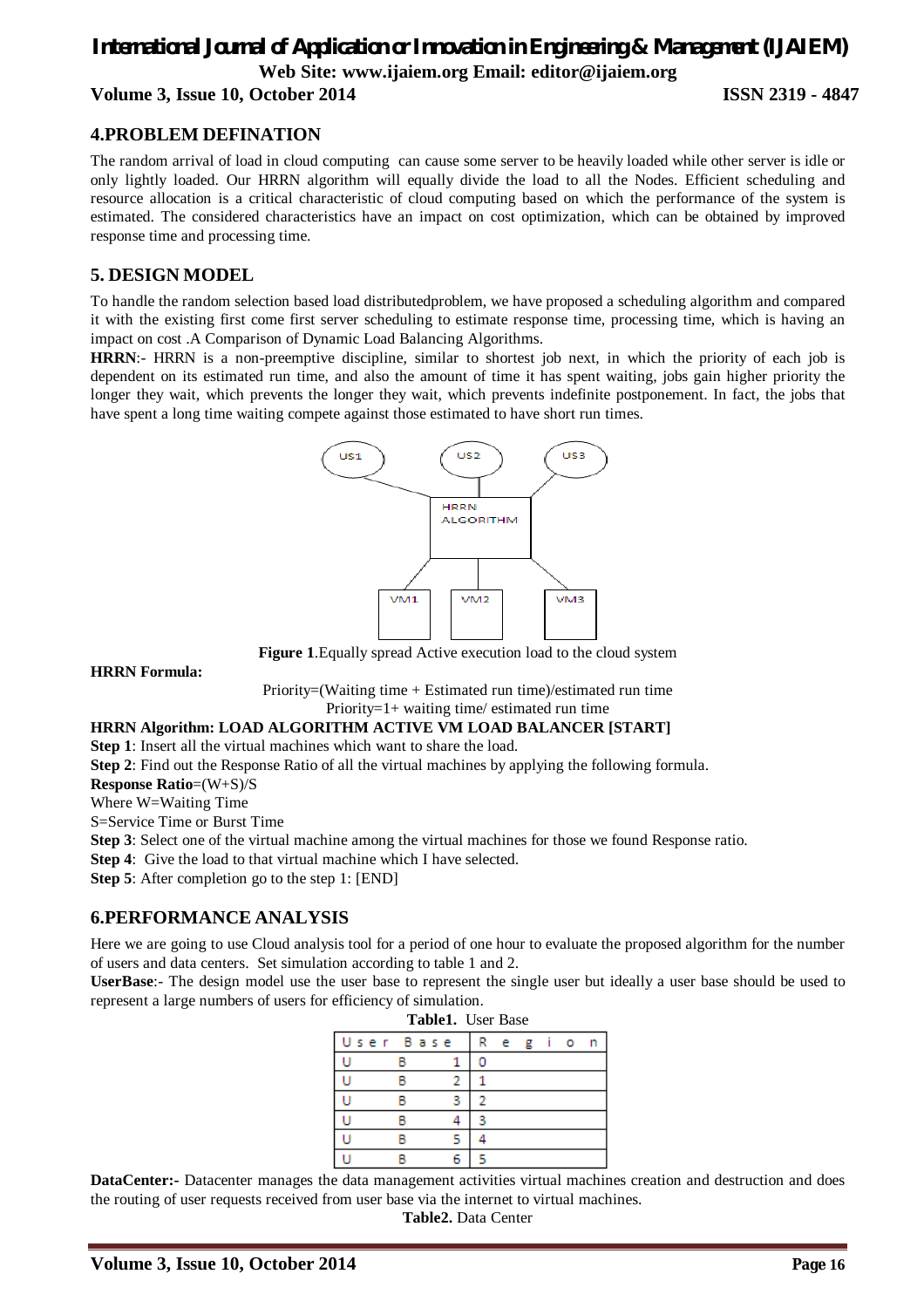## *International Journal of Application or Innovation in Engineering & Management (IJAIEM)*

**Web Site: www.ijaiem.org Email: editor@ijaiem.org**

**Volume 3, Issue 10, October 2014 ISSN 2319 - 4847**

| MACBOR          | v<br>м |                | M | ٧              | м   |    | V M | ٧              | M  | M        |
|-----------------|--------|----------------|---|----------------|-----|----|-----|----------------|----|----------|
|                 | M1     | M <sub>2</sub> |   | M <sub>3</sub> |     | M4 |     | M <sub>5</sub> |    | M6       |
| D C 1           |        |                | 0 | 2              | 5 I | 5  | 0   | 7              | 5. | 100      |
| DC <sub>2</sub> |        |                | 0 | 2              | 5   | 5  | 0   |                | 5  | 100      |
| DC3             |        |                | 0 | 2              | 5.  | 5  | 0   |                | 5  | 100      |
| DC4             |        |                | 0 |                | 5   |    | 0   |                | 5  | 00       |
| DC <sub>5</sub> |        |                | 0 | 2              | 5.  | 5  | 0   |                | 5  | 00<br>1. |
| D C 6           |        |                |   |                | 5   | 5  | 0   |                | 5  | 0<br>0   |

**First Come First Server Algorithm Time and Cost For the given virtual machines:- Table3.** FCFS

| <b>FCFS WITH VM</b> |     |         | м | E.  | -C           | $\circ$ | -S |
|---------------------|-----|---------|---|-----|--------------|---------|----|
| F C F S - 1         | 6 7 |         |   | o   | $\mathbf{1}$ | - 9     |    |
| F C F S - 1 0       | 5.  | $\circ$ |   | -51 | 2            | $\circ$ |    |
| F C F S - 2 5       | 6.  |         |   | o   |              |         |    |
| $FCFS - 50$         | 6   |         |   | 7   | 2            | з       |    |
| F C F S - 7 5       | 5   |         |   | з.  | з            | з       |    |
| F C F S - 1 0 0     | 8   | $\circ$ |   | ο   | з            |         |    |

**Highest Response Ratio Next AlgorithmTime and Cost For the given virtual machines: Table4.** HRRN

| HRRN WITH VM T I M E C O S T                   |  |  |  |  |              |   |                             |  |  |              |  |  |
|------------------------------------------------|--|--|--|--|--------------|---|-----------------------------|--|--|--------------|--|--|
| HRRN-1 67.00                                   |  |  |  |  |              |   | 19.0                        |  |  | - 9          |  |  |
| HRRN -10 50.45                                 |  |  |  |  |              |   | $2 \quad 0 \quad . \quad 0$ |  |  | $\mathbf{1}$ |  |  |
| HRRN - 25 6 4 . 0                              |  |  |  |  | $\mathbf{O}$ | 4 | $0 \cdot 0$                 |  |  |              |  |  |
| HRRN - 50   67.4                               |  |  |  |  | -71          |   | $2 \quad 3 \quad . \quad 8$ |  |  | - Q          |  |  |
| HRRN - 75 5 0 . 7 3                            |  |  |  |  |              |   | $3 \quad 3$                 |  |  | -5           |  |  |
| HRRN - 100 8 0 . 0 0                           |  |  |  |  |              |   | $3 \quad 7 \quad .$         |  |  |              |  |  |
| Table5. Comparison b/w FCFS Time and HRRN Time |  |  |  |  |              |   |                             |  |  |              |  |  |

|   | <b>VIRTUAL MACHINE</b> |  | HRRN TIME   FCFS TIME |   |    |   |          |    |         |  |    |
|---|------------------------|--|-----------------------|---|----|---|----------|----|---------|--|----|
| R |                        |  |                       | 5 | 7  | ٥ | $\Omega$ | 6. |         |  |    |
| R |                        |  |                       |   |    |   | 5.       | 5  |         |  | -5 |
| R |                        |  | 5                     | 6 |    | o | Ω        | 6  |         |  |    |
| R |                        |  |                       | 6 | -1 |   | 7        | 6  |         |  | 7  |
| R |                        |  | ч                     | 4 | o  |   | з        | 5  | $\circ$ |  | -3 |
|   |                        |  | o                     |   | ο  |   | o        | 8  | $\circ$ |  |    |
|   |                        |  |                       |   |    |   |          |    |         |  |    |

**Table5.** Comparison b/w FCFS Cost and HRRN Cost

|   |   |  |         |              |                   |    | VIRTUALMACHINE   HRRN Cost   FCFS Cost |           |                |               |     |         |         |
|---|---|--|---------|--------------|-------------------|----|----------------------------------------|-----------|----------------|---------------|-----|---------|---------|
|   |   |  |         |              | 18.00             |    |                                        |           | 19             |               |     | . 0     | - 9     |
| R | 1 |  | 0       | 1            | -7                |    |                                        | .45       | 2 0            |               | . 0 |         | -1      |
| R |   |  | -5      | $\mathbf{3}$ | - 6               |    | $\cdot$ 0                              | - 0       | 40             |               |     | $\circ$ | -1      |
| R |   |  | 0.      | 2            | - 0               | ÷. | $\overline{4}$                         | $-7.5$    |                | $2 \cdot 3$ . |     | -8      | -9      |
| R |   |  | 5       | з            | - 0               |    | .73                                    |           | 3 <sub>3</sub> |               |     |         | -5      |
| D |   |  | $\circ$ |              | $3\quad 5\quad$ . |    | 0                                      | $\bullet$ | 37             |               |     |         | $\circ$ |

### **7.CONCLUSION& FUTURE WORK**

To develop products for every IT engineer Cost and Time are the key challenges. These can increase the businessperformance in the cloud. Current Techniques in Cloud Computing leading to increased operational cost and time. This paper aimstowards the development of enhanced strategies throughimproved job scheduling and resource allocationtechniques for overcoming the above-stated issues. Here,Highest Response Ratio Next Algorithmdynamically allocates the resources to the job in queueleading reduced cost in data transfer and virtual machineformation. The simulation results show overall time andcost results and comparison of load balancing algorithms. This time my paper work solve the load distributing problemon various nodes of a distributed system to improve bothresource utilization